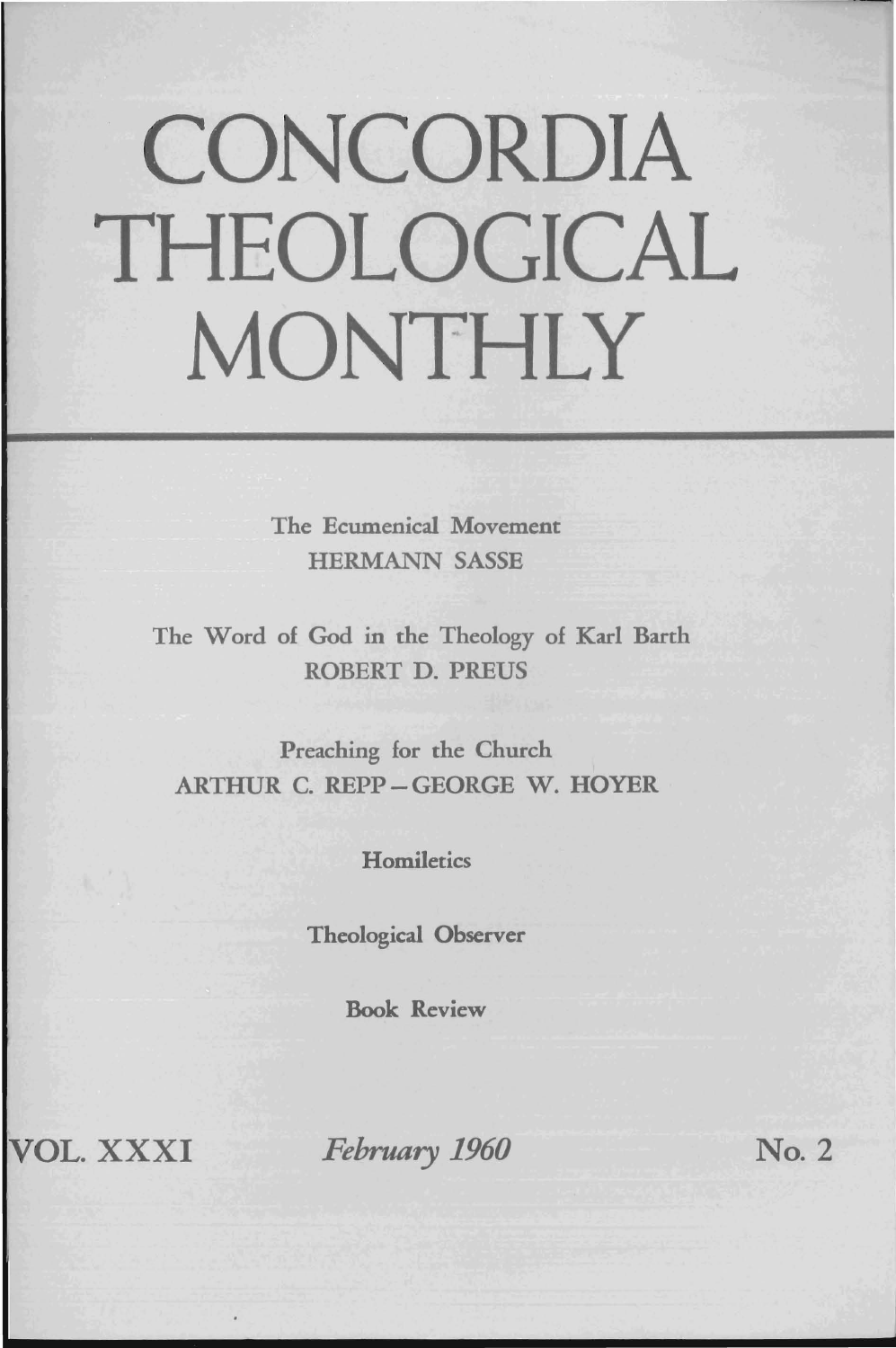#### BARMEN-REDIVIVUS

Under this heading *Theology Today* (October 1959) reminds its readers that in 1934 about 140 delegates from 19 German territorial churches - Lutheran, Reformed, United - met in Barmen to form the National Synod of the Confessing Church. Out of that meeting came a militant declaration of faith against National Socialism. At the 25th anniversary of the Barmen Declaration, held recently, Bishop Otto Dibelius stated that the situation in East Germany today is the same as it was for all Germany in 1934. He therefore called for an appreciation of the Declaration as a living document applicable to the East German situation. Thus Prime Minister Otto Grotewohl of the East German Democratic Republic has made it quite clear in a recent address that atheism is to be the official religion of that state. Weddings, funerals, and the naming of children are conducted in the spirit of atheism. Christian young people face a difficult future in education and work if they do not yield to the ceremony of *Jugendweihe* (youth dedication) instead of being confirmed by the church. Competent observers report that while everyone celebrates Christmas, the real meaning of it is denatured. Gifts are exchanged, family reunions are held, trees are displayed in schools and even in public places, but the celebration is socialistic and secular. The hardest blow for German Protestants is the recent move of the state to transform the famous Luther Memorial Hall at Wittenberg into a museum of revolutionary propaganda. Here is where Luther lived and worked; here are deposited his books and manuscripts. However, church attendance remains about the same as heretofore, though baptisms and weddings have decreased, while contributions have increased. Many youths are still unconfirmed, while some pastors are

working at secular jobs to supplement their salaries. JOHN THEODORE MUELLER

### REVELATION AS EVENT

Under this heading Dr. J. N. Thomas of Union Theological Seminary, Richmond, Va., in *Interpretation* (October 1959) offers an excellent review of Dr. J. K. S. Reid's *The Authority of Scripture* (New York: Harper & Brothers, 1958. 286 pp. \$4.50). The writer was interested especially in some of the comments which Dr. Thomas appends to his review. He thus writes: "The reviewer comes to the end of Reid's book ... with the feeling that some of its fundamental ideas, though much in vogue for the past forty years, stand in need of careful re-examination. The first and perhaps most fundamental of these is the assumption that revelation, being pure event or encounter, does not involve the transmission of truth about God. . . . When impartially examined, does not revelation turn out to be both event and transmission of truth? Events are revelatory only when *interpreted* [italics in text] as acts of God, and interpretation involves the receiving of truths and the formulation of judgments *about* (italics in text) these acts. . . . The life of Jesus of Nazareth was an historic event, but some thought it to mean no more than that John the Baptist, Elijah, Jeremiah, or one of the prophets had appeared. The event became revelatory only when men joined Peter in affirming, 'Thou art the Christ.' But this was a statement of a *truth about Jesus* [italics in text}, even one susceptible of propositional formulation, and which Jesus Himself said was revealed by His Father in heaven. If revelation is only event and not the transmission of truth, either Jesus or the report of the synoptists was wrong ... so [also} we need a re-examination of the cognate and widely used charac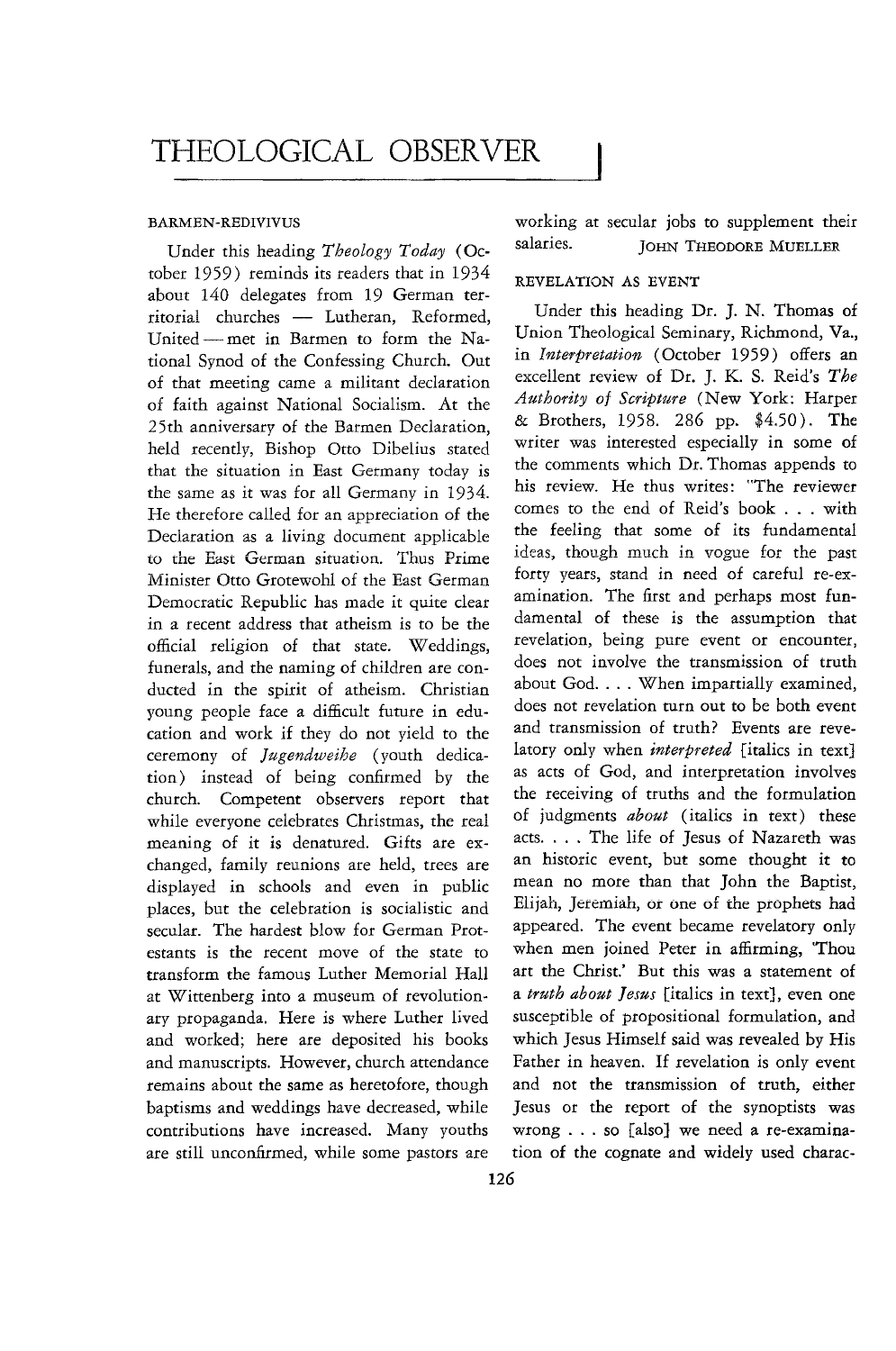terization of the Bible as the 'witness' to revelation ... how does, how can the Bible witness to God and his acts except through conveying information and stating truths *about* [italics in text} them? Does it simply point to Christ, as does the finger of John the Baptist in Grunewald's painting? Does *it* not also paint the Christ to whom the finger points and do this by means of giving information and stating truths? In the second place, to say that the Bible possesses an authoritative 'intrinsic quality' because composed by 'special men,' that *is,* the *first*  [italics in text} witnesses, is closely analogous to saying that it is normative because written by inspired men. . . . In thus sharing largely the traditional theory that the Bible is an authoritative book Reid might well have adopted also the traditional view that God, through the *testimonium internum Spiritus Saneti,* brings about 'our full persuasion and assurance of the infallible truth and divine authority thereof.' Instead, he inconsistently advances the existentialist view that the Bible *"becomes"* [quotes and italics in text) authoritative (the Word of God) when God sovereignly appoints it as 'the means through which (He) addresses men.' The genius of this view is that the Bible is ... like a telephone, which is one means of communication among others, but which does not itself con· tain that which is communicated."

#### JOHN THEODORE MUELLER

# IN HONOR OF SUPERINTENDENT HEINRICH MARTIN, D. D.

The *Lutheriseher Rundblick* (November 1959) honors by a special contribution the faithful ministry of Dr. H. Martin, who on May 10, 1959, reached the age of 75 years. Dr. Martin is now retired, but he was a consecrated pastor for nearly 50 years, superintendent of the Hessian Diocese of the Independent Ev.-Luth. Church for 30, and superintendent of the Ev.-Luth. Independent Church for 7 years. It was largely through his efforts that this church joined the federation of Lutheran Free Churches. As a gifted writer he contributed many valuable articles to confessing Lutheran periodicals and read numerous essays at the pastoral conferences of the Free Church group. In view of his outstanding merits Concordia Seminary of St. Louis, Mo., recently conferred upon him the well-deserved degree of doctor of divinity. The *Lutherischer Rundblick* characterizes Dr. Martin as a sound and thorough *Sehrifttheologe* whose theology was deeply rooted in the Scriptures and oriented to the official confessions of the Lutheran Church. This fact the editorial proves by quoting in part several articles which Dr. Martin has written. The following brief statements are taken from a contribution of his to the Lutherische Blätter (No. 10, 1959).

Why is it that today the theology that char· acterizes itself as Lutheran, often makes a painful impression? Why is it, for example, that it does not confess with joyous conviction the Real Presence of the body and blood of Christ in the Lord's Supper, but rather accords to the Sacrament the character of a *sacrifice* [propitiatory], and not that merely of a thankoffering which the Sacrament [indeed] deserves. May not, in the last analysis, the fault be due to [human] ingratitude which does not desire to receive anything from God as a free gift, but recognizes only what it elaborates itself in the sweat of its theological face and so places ahead of the eternal Scripture truths its own theological findings?

Toward the end of his article he warns against unionistic church connections and writes:

The false ties with which the Lutheran Church permits itself to be bound, will shackle also its theology and silence its tongue. We, therefore, must adhere to the lutheran Church in order that God may continue to grant us a theology which is able to illuminate the church in the future and replenish its min· isters with a convincing witness to the Cross of Christ, for the Cross is the Alpha and Omega of Lutheran theology. It is a *theologia*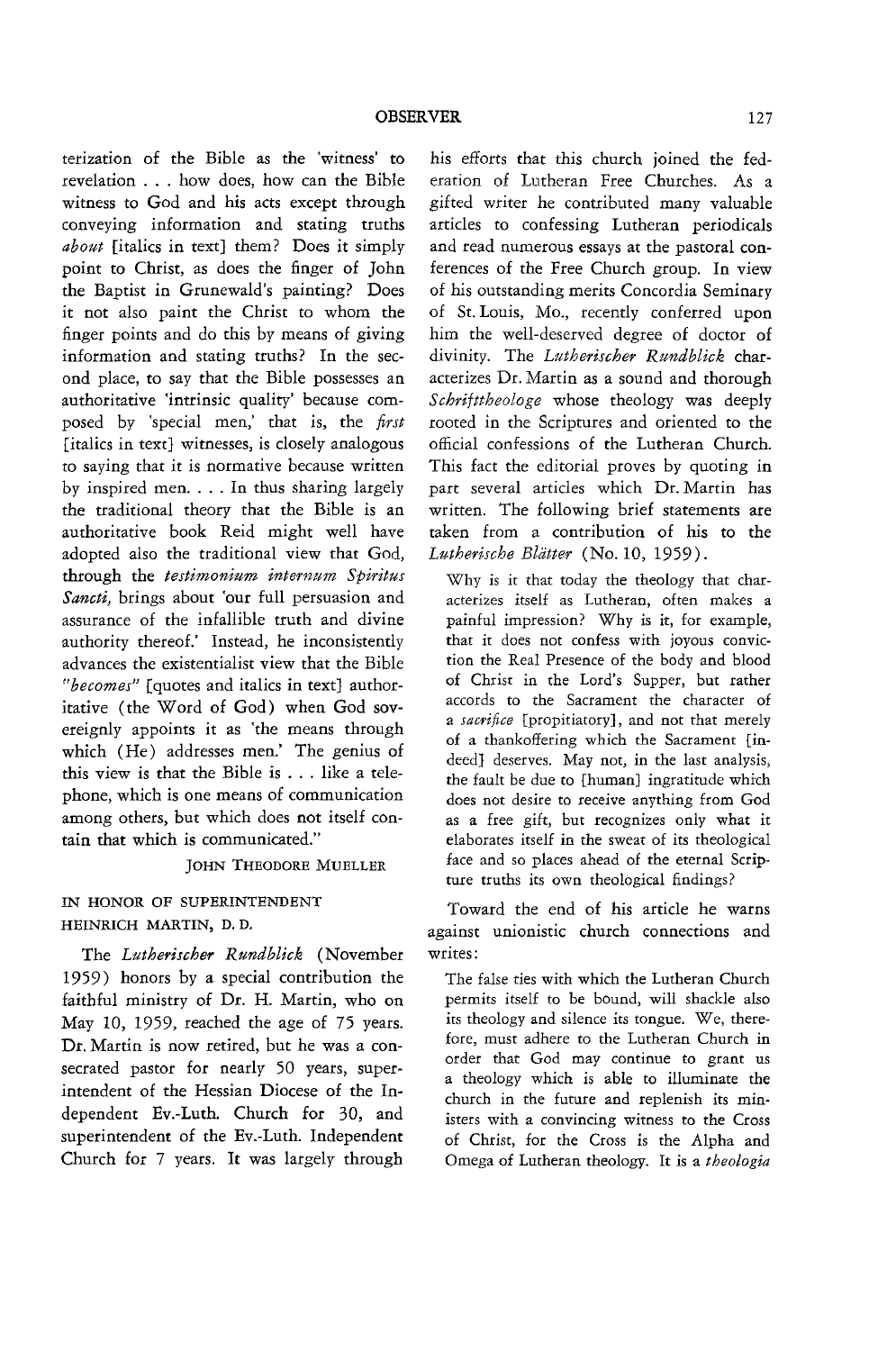*crucis* just as the church is an *ecclesia crucis.*  But the *theologia crucis* is always a theology of verity, conviction, and joy.

At the Bad Boll theological conferences Dr. Martin invariably proved himself a modest, dignified, and sagacious counselor whose advice was listened to with deepest respect.

JOHN THEODORE MUELLER

# BRIEF ITEMS FROM THE NATIONAL LUTHERAN COUNCIL

*Chicago.* - Representatives of the National Lutheran Council and The Lutheran Church - Missouri Synod agreed here to hold their long-awaited exploratory talks on inter-Lutheran relations at Chicago, in July. The agenda of the conversations, expected to last three days, will consist of several subjects devoted to the doctrinal basis of co-operation between the two groups.

A co-operative agency for eight Lutheran denominations, the NLC represents 5,362,000 members. The Missouri Synod, not an NLC affiliate, has 2,315,000 communicants.

Agreement on the meeting's time and place was reached by the NLC IS-member Executive Committee and five Missouri Synod leaders. They decided that a detailed résumé of present co-operative activities would be compiled by the two groups to provide the foundation for their joint exploration of the doctrinal basis undergirding existing relationships.

Both the NLC and the Missouri Synod will form committees of theologians to prepare preliminary statements on the doctrinal questions involved in co-operative efforts. These will be used as the starting point in the July talks.

Attendance at that meeting will be limited to the council's Executive Committee, plus a few theologians as consultants, and a group of similar size or smaller from the Missouri Synod.

Dr. Paul C. Empie, NLC executive director, gave a partial review of activities shared

by his agency and the Missouri Lutherans. He said these include the Lutheran Refugee Service, Lutheran World Relief, and Lutheran Service Commission, which operates service centers in this country and overseas for members of the armed forces.

Geneva. - The 16th-century German reformer Martin Luther, who was born 476 years ago Nov. 10, now has 1,834 descendants, according to a new genealogical book issued by a German publisher.

*New York.* - A permanent Lutheran Immigration Service will be inaugurated on Jan. 1, 1960, as the joint agency of the National Lutheran Council and The Lutheran Church — Missouri Synod.

The LIS will combine the present activities of the Lutheran Refugee Service, which is also a co-operative effort of the NLC and the Missouri Synod, and the service to immigrants of the Council's Division of Welfare.

The new agency will be administered by a joint supervisory committee of seven members, five appointed by the NLC's Welfare Division and two by the Missouri Synod's Board of Social Welfare. A director will be elected by the committee at its first meeting early in January.

A budget of \$99,073 has been set for the first year of operation in 1960. An agreement approved by the executive committee of the council and the board of directors of the Missouri Synod provides that the former contribute 70 per cent and the latter 30 per cent to the annual budget of the agency.

The agreement, which may be terminated by either party on two years' notice, was negotiated for the NLC by Dr. Henry J. Whiting, executive secretary of the Division of Welfare, and for the Missouri Synod by Dr. Henry F. Wind, executive secretary of the Board of Social Welfare.

One of the major tasks of the Lutheran Immigration Service will be to complete residual responsibilities growing out of the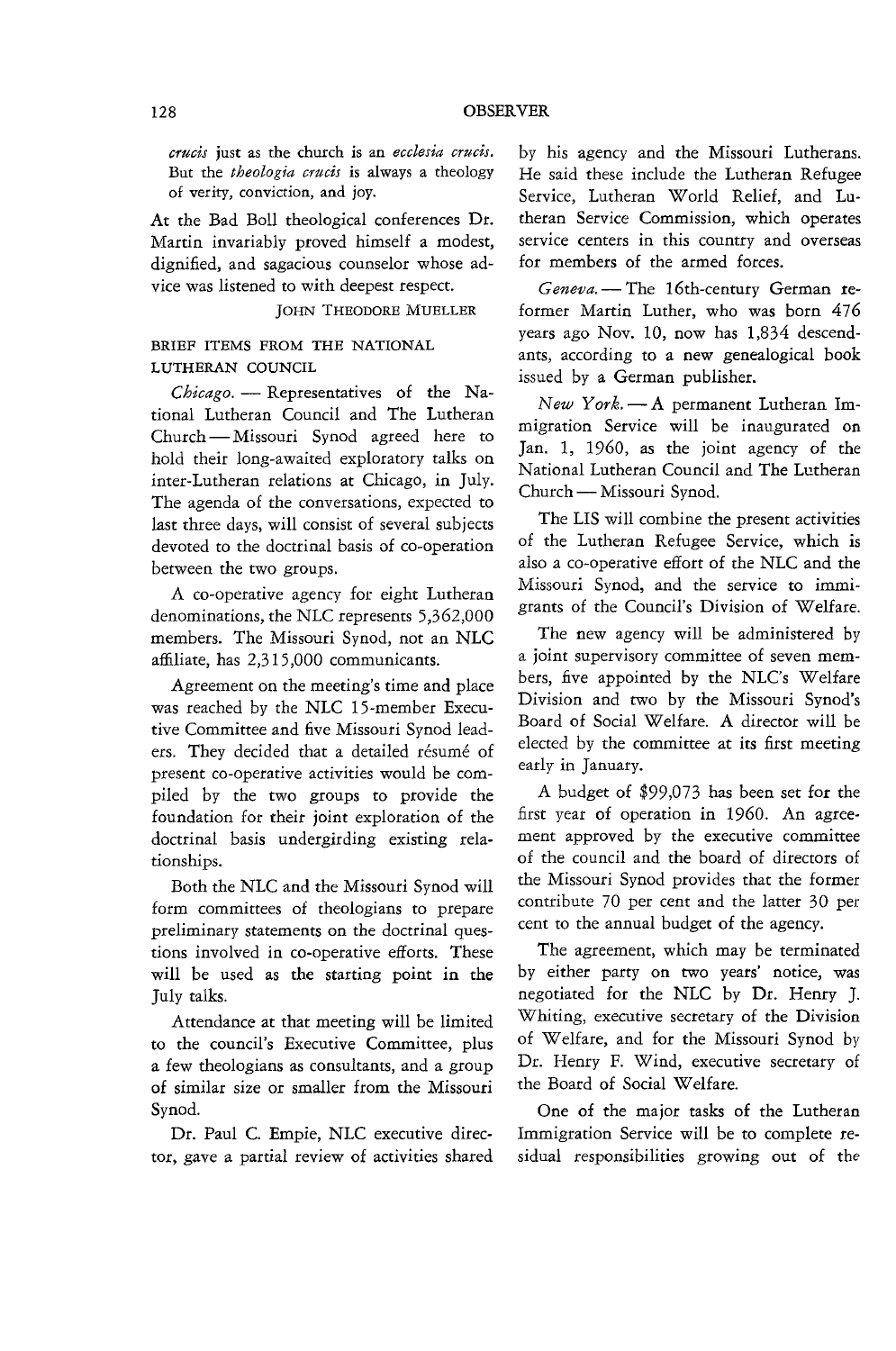Displaced Persons Act of 1948 and the Refugee Relief Act of 1953.

Under this emergency legislation the NLC's Lutheran Resettlement Service, operative from late 1948 to 1953, and the joint Lutheran Refugee Service, functioning from 1953 through 1959, helped more than 59,000 displaced persons and refugees to resettle in the United States. Aid has been given in 1959 to nearly 1,000 refugees arriving under various quotas and special laws.

The new agency will arrange reception services at ports of entry for incoming immigrants and refer them to congregations for spiritual ministry. It will also plan and coordinate services to be rendered by the churches and Lutheran welfare agencies for the protection, guidance, and council of immigrants.

Other functions of the LIS will be to give information and counsel as requested on immigration procedures and problems, to study the need for, and results of, immigration and interpret these findings to the churches, and to represent the position of the churches on immigration to governmental and voluntary agencies.

The Lutheran Immigration Service is expected to work closely with the Lutheran World Federation, through its Department of Lutheran World Service, on matters of joint interest in behalf of immigration of individuals, families, and groups of people.

*St. Louis.* - The Board for Missions in North and South America of The Lutheran Church - Missouri Synod announced here that it has applied for membership in the Division of Home Missions of the National Council of the Churches of Christ in the United States of America.

Approval of the application, **it** was reported in New York, is being recommended by the Home Missions Division to the membership committee of the National Council's General Board.

The Missouri Synod board said it voted

to participate in the NCCCUSA Division "to the extent our principles permit." Such participation, it was noted, does not imply denominational membership in the National Council.

Relationships of varying character are maintained with several units of the National Council, including its departments of Religious Liberty, Social Welfare, Stewardship and Benevolence, Church and Economic Life, and Worship and the Arts in the Division of Christian Life and Work; the Division of Foreign Missions, Church World Service, and the Broadcasting and Film Commission.

The Missouri Synod has insisted in the past upon "doctrinal agreement" before participating in joint services of public worship with other denominations or in the conduct of jointly controlled mission projects. Denominational executives asserted no change in policy was contemplated or involved in the application of the mission board.

Dr. William H. Hillmer, executive secretary of the Missouri Synod board, explained that the Division of Home Missions of the National Council "is a co-operative enterprise, which emphasizes information exchange and research in addition to providing a channel of co-operation for denominational boards that want to use it and to the extent each wants to make use of it."

Dr. Hillmer denied a statement emanating from sources outside the Synod that the application of the board represents "an apparent reversal" of previous policy. He termed the action an example of "developing cooperation where well-defined principle makes well-defined co-operation possible."

## BRIEF ITEMS FROM RELIGIOUS NEWS SERVICE

St. Louis, Mo. - Fourteen archbishops and bishops, more than 225 priests, and official representatives of 210 colleges and universities, including 19 presidents, were among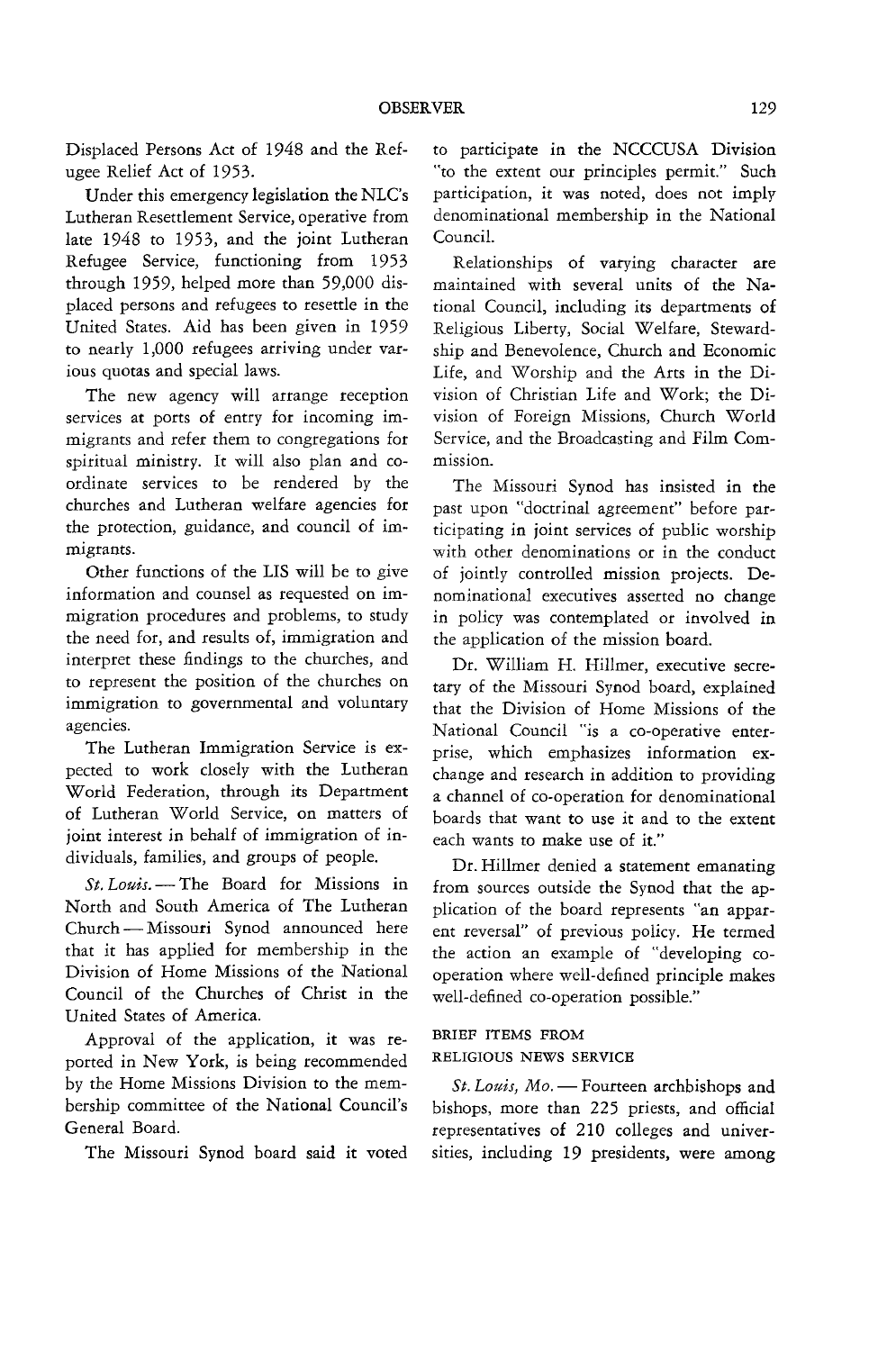those attending the dedication of the Pius XII Memorial Library here.

Built on the campus of St. Louis Universiry, the \$4,250,000 structure houses more than 11 million microfilm pages of handwritten manuscripts from the Vatican Library and the university's own collection of nearly 600,000 volumes.

*Stockholm.* - The Swedish government has turned down an application by the Church of Jesus Christ of Latter-day Saints (Mormon) for permission to photograph (State Lutheran) Church of Sweden parish records of the last 70 years for purposes of proxy baptism of the dead.

Swedish Church records dated before 1890 have been photographed for the past 10 years by the Genealogical Society of Utah, an auxiliary of the Mormon body.

Members of the group believe that people who died without knowledge of Mormonism may be made adherents of that religion through baptism by proxy. For this reason they gather information about deceased relatives of living Mormons. Scandinavian Lutheran parish registers not only record religious ceremonies but also contain the official civil rolls of births, marriages, and deaths.

Last year opposition by Church of Denmark clergy forced the government of that country to defer enforcement of a directive requiring them to submit current parish records to regional offices for photographing by Mormons. A committee comprising both state church and government representatives was appointed to study the matter further.

*Boston.* - Any nation that resorts to birth control to settle problems of overpopulation is doomed to self-destruction, Auxiliary Bishop-designate Thomas J. Riley of Boston declared here.

Writing in the *Pilot,* official archdiocesan newspaper, he said any such nation also

would be subject to decimation by more numerous surrounding countries. "It is not without significance," he noted, "that the one nation which is frowning upon contraception is Red China. The Chinese government is striving to make its nation a world power by sheer weight of numbers."

"The Catholic Church has always taught, and will continue to teach," he added, "that contraception is essentially and unchangeably in violation of the law of God. Meanwhile married people must be urged to face the problem of overpopulation in their own families by means which are in accord with the fundamental principles of morality."

Bishop-designate Riley said the purposes of married life must be looked at from a point of view "more elevated than that of mere sexual gratification." The pleasures of marital intercourse, he said, "must be sought within the limits imposed for it by the law of God. The remedy for the problem of overpopulation is the constructive social planning which will follow the law of God."

*Minneapolis, Minn.* - A Lutheran church official here questioned the wisdom of having PTA meetings open with prayer, since, he said, such an organization is so closely connected with tax-supported public schools.

The Rev. S. E. Lee of Hawley, Minn., treasurer of the Evangelical Lutheran Synod (formerly the Norwegian Synod of the American Evangelical Lutheran Church), stated his views in a letter to the Minneapolis *Star.* 

"A more serious thing in this matter of the opening prayer is the implication it has for a Christian," he wrote. "If I were asked to offer the prayer suggested by the organization, I would have to refuse because this prayer purposely eliminates the name of Christ in order not to offend those who do not believe in Him.

"Under these conditions sincere Christians cannot join in praying this prayer. To do so, would amount to denial of the One who gave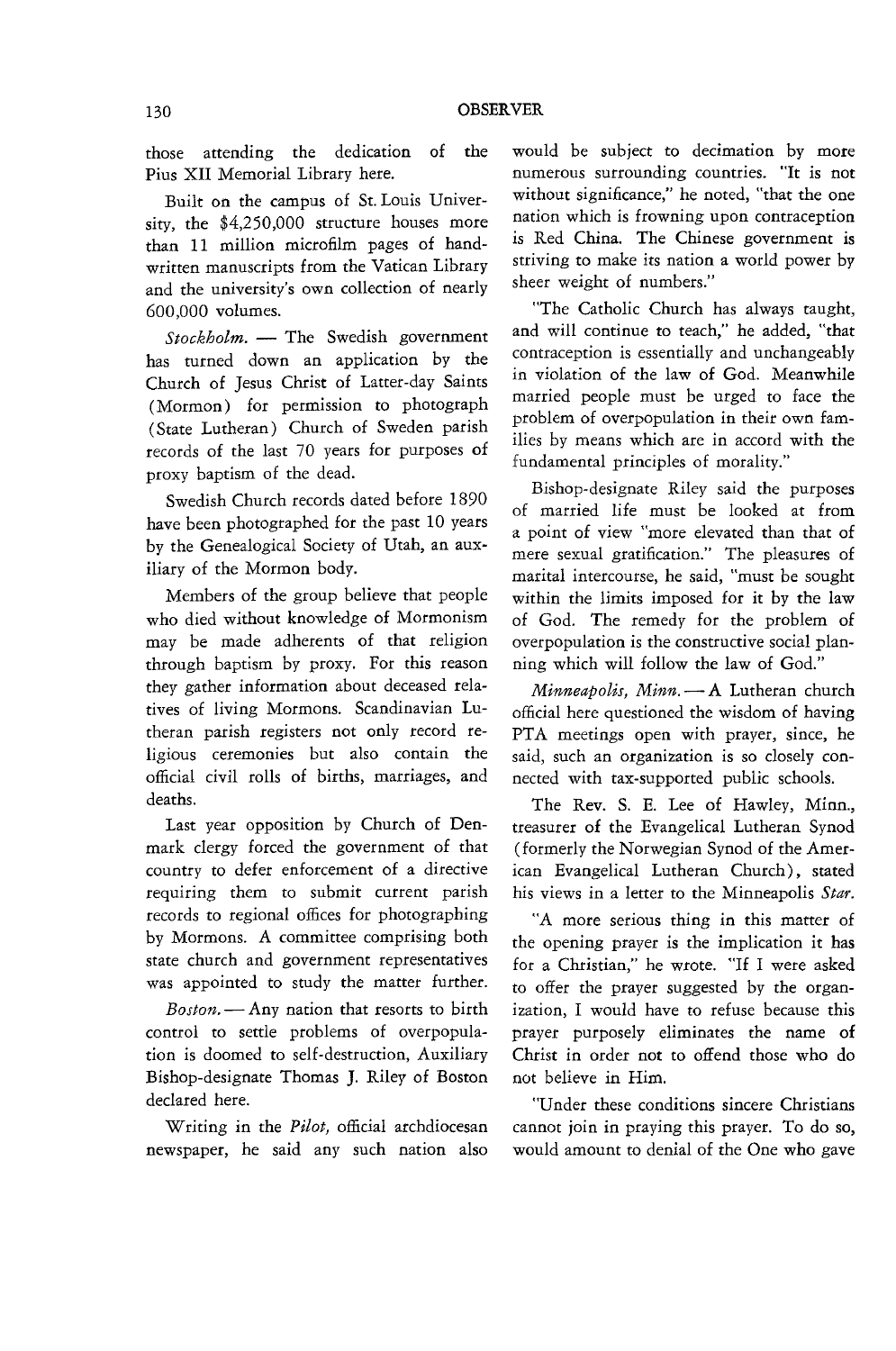His life to save them and humbly asks that prayers be offered in His name."

A conflict over the PTA prayer has arisen in the PTA of Westwood School in Bloomington, Minneapolis suburb. Mr. and Mrs. Robert Franz unsuccessfully sought to have the prayer dropped.

The prayer, they said, not only excludes humanists and atheists, "but it violates the beliefs of those religions that do not adhere to a monotheistic doctrine and those individuals who while belonging to religious organizations do not as members have to accept the concept of a supreme deity."

Meanwhile a second Bloomington PTA, the Portland junior high school group, has decided that its members should say the prayer approved by the national PTA in unison before each meeting.

Tallahassee, Fla. - Public schools may be used as temporary places of worship during hours when school is not in session, the Florida Supreme Court ruled here.

The ruling upheld a Duval Circuit Court (Jacksonville) decision which dismissed a complaint of a group of Protestant churches and individuals against the Duval Board of School Trustees for allowing a Roman Catholic church group to use the Southside Estates Elementary School as a temporary place of worship.

Plaintiffs argued that permitting religious groups to use the school building was an indirect contribution of public assistance and thus violated the state constitution.

But the Supreme Court disagreed. In a unanimous opinion, written by Justice Campbell Thornal, the court ruled that a school board of trustees "has the power to exercise a reasonable discretion to permit the use of school buildings during nonschool hours for any legal assembly, which includes religious meetings."

The court added that use of the buildings would be subject to judicial review "should such discretion be abused to the point that

it would be construed as a contribution of public funds" aiding a particular religion or religious group.

The Supreme Court also noted that the protesting groups argued that any benefit to a religious group from the use of public property is in violation of the state constitution. To follow this argument literally, the court said, would lead to "almost absurd results."

*New York.* - An American Lutheran churchman visited Russia as one of five representatives of the World Council of Churches.

Dr. O. Frederick Nolde is a member of the delegation which left Geneva, Switzerland, on Dec. 1 to spend three and a half weeks in the Soviet Union as guests of the Moscow Patriarchate of the Russian Orthodox Church.

As director of the Commission of the Churches on International Affairs, Dr. Nolde is an associate general secretary of the World Council, with offices in New York. He is also dean of the Graduate School of Lutheran Theological Seminary at Philadelphia.

In his CCIA post Dr. Nolde closely follows the work of the United Nations. He is particularly concerned with human rights, religious liberty, and world peace. He has frequently been present at international conferences in Europe and has visited church and governmental officials in Asia.

The delegation's itinerary, arranged by the Moscow Patriarchate, started with a four-day visit in Moscow and was to include a fourday visit in Soviet Armenia and shorter stopovers in Riga, Kiev, and Leningrad.

It was expected that at least two formal meetings would be held with Russian Orthodox Church leaders in Moscow and the visitors would also talk with leaders of the Lutheran, Baptist, and Armenian churches in the Soviet Union.

Purpose of the visit is to continue the "get acquainted" process, which got under way when two representatives of the patri